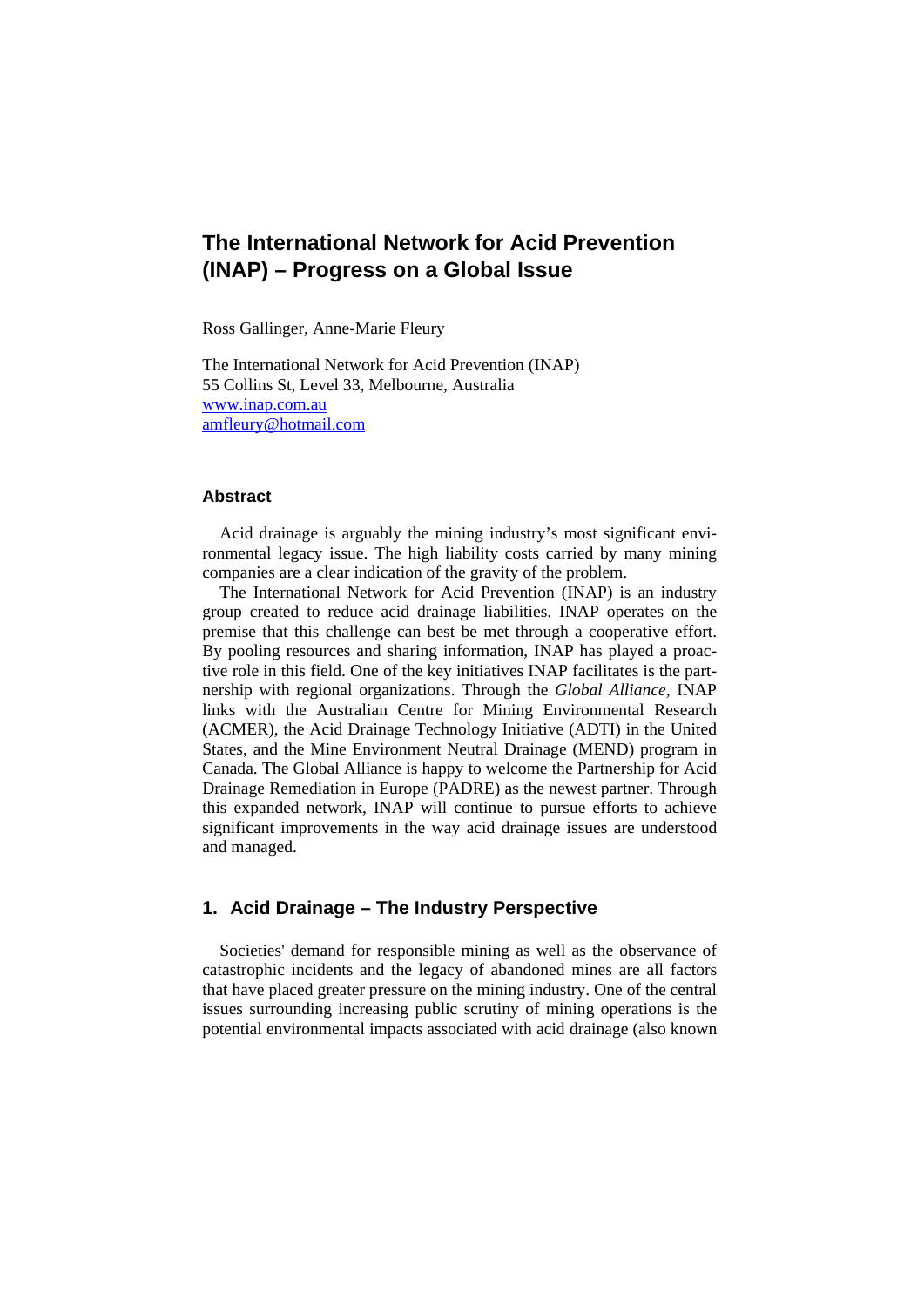as acid rock drainage (ARD) or acid mine drainage (AMD)). While we have learned how to move mountains, our tools to control the acid drainage that flows from these man-made structures are limited. A solution to this problem will not rise from the ashes like the phoenix – it requires that those close to the problem take an active role. The International Network for Acid Drainage (INAP) has been the industry vehicle to address this serious issue – the network has been working towards reducing the liabilities associated with acid drainage since its' inception in 1998.

Historical regional programs, like the Mine Environment Neutral Drainage program (MEND) in Canada, have been excellent in advancing our core knowledge. It is through these programs that pioneering work on wet covers, soil covers, and advances in wetland treatment have been made, which have provided controls and mitigation to acid drainage. However, these tools cannot be universally applied, and are of limited value when we encounter mature acid drainage conditions. To strive for the next level of 'solutions', greater global cooperation is required and industry participation and mobilization are key factors.

### **2. The INAP Network**

INAP is an industry group with members currently including many of the industry's leaders: Barrick Gold, BHP Billiton, Inco, Falconbridge Noranda, Phelps Dodge, Placer Dome, Rio Tinto.

INAP also engages with key regional organizations through a *Global Alliance*. This group shares information and collaborates on projects in a process formalized via a statement of mutual intent to protect and improve water quality that may be adversely impacted by acid drainage. Partners include the Australian Centre for Mining Environmental Research (ACMER), the Acid Drainage Technology Initiative (ADTI) in the United States, and the Mine Environment Neutral Drainage (MEND) program in Canada. The Global Alliance is happy to welcome the Partnership for Acid Drainage Remediation in Europe (PADRE) as the newest partner of this extended network. INAP continues to be committed to supporting the Global Alliance as a means of facilitating international cooperation on an inherently difficult issue.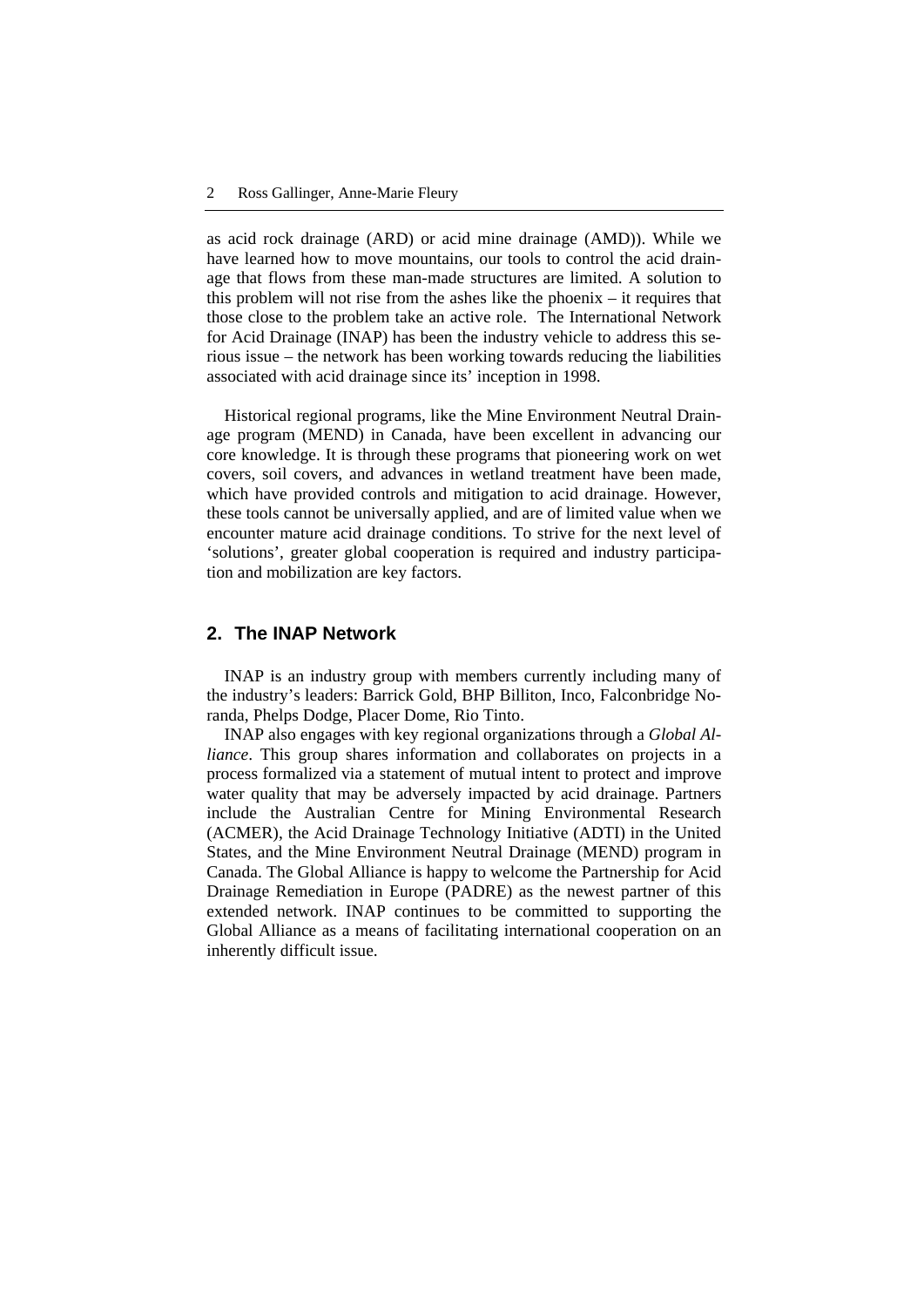#### **3. The Benefits of Networking**

INAP's objective to reduce the liability associated with sulphide mine materials is pursued in three ways: networking and information-sharing; technology transfer; and gap-driven research.

Through the INAP network access to the most recent acid drainage experience and knowledge helps to:

- Build on existing acid drainage research and avoid duplication;
- Learn from the achievements and challenges of others; and
- Benefit from expert peer review on key acid drainage issues.

INAP supports and organizes technical transfer activities at different levels. Member workshops bring together management and operationslevel people from different companies around the world and are instrumental in promoting the implementation of good practice. Capacity building activities for governments and regulatory bodies are also supported by the network. In addition, INAP plays a key role at international events that involve various stakeholder groups, such as the International Conference on Acid Rock Drainage (ICARD).

The ICARD is arguably the premier venue for industry, researchers, consultants, government and others to display and discuss advancements in dealing with acid drainage issues. INAP has taken on the responsibility for ensuring the continued success of this important conference. INAP supported the 2003 conference in Cairns, Australia, and is assisting in the planning and organization of the 2006 ICARD in St. Louis, USA. The timing is currently appropriate to think about the next ICARD in 2009 in a location that provides the world with a new and fresh perspective on dealing with acid drainage.

INAP is increasingly being acknowledged as the leading international acid drainage research group. Research projects address the most significant information gaps in the prediction, prevention, management, measurement and treatment of acid drainage. Several INAP research projects are undertaken in collaboration with partner regional organizations. Examples include:

• A study with ACMER on the role of vegetation on store and release covers in Australia and how this is incorporated in modeling;